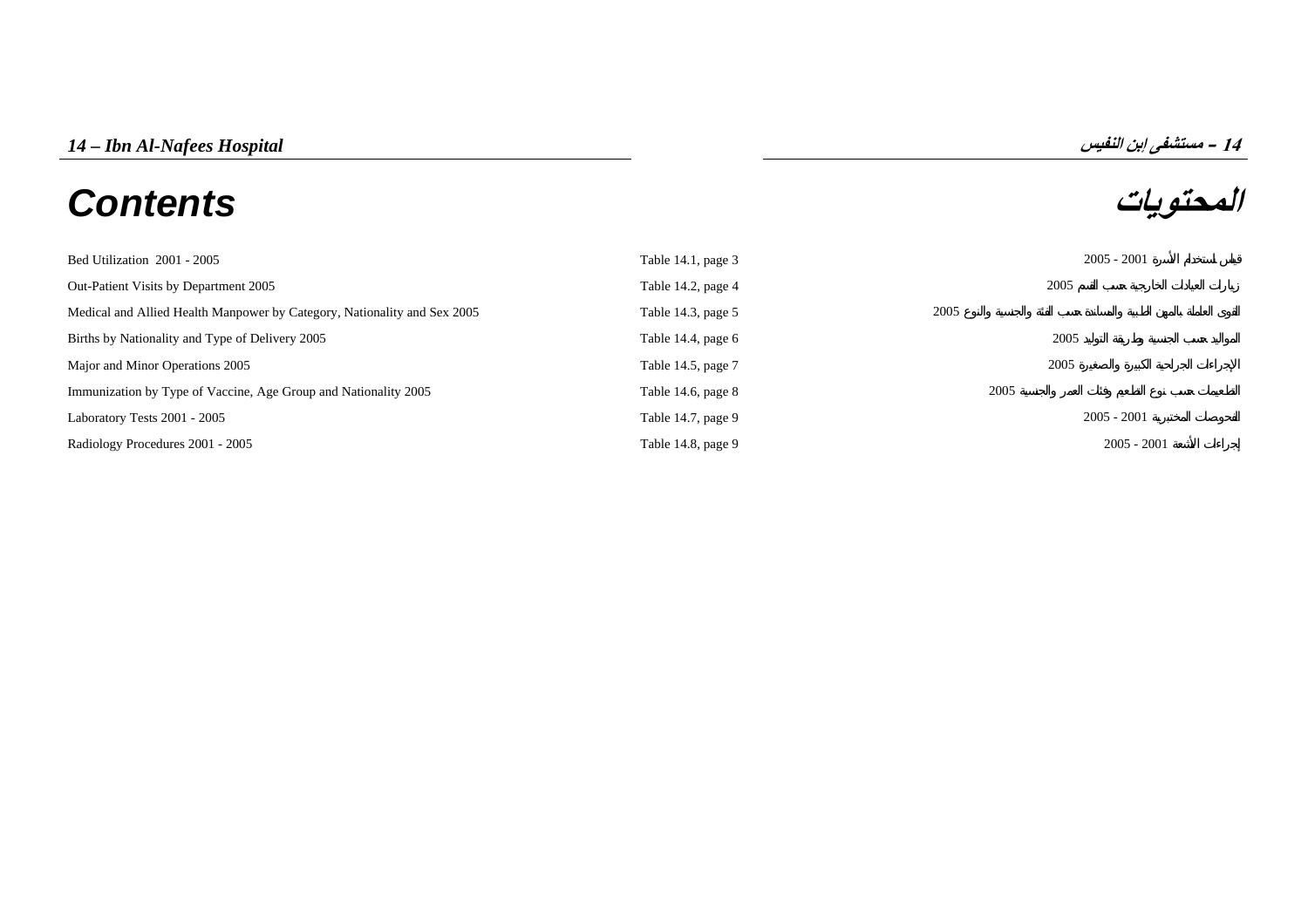## **2005 - 2001**

**Bed Utilization 2001 - 2005** 

<span id="page-1-0"></span>

| <b>Description</b>      | 2005  | 2004  | 2003  | 2002  | 2001  |
|-------------------------|-------|-------|-------|-------|-------|
| Total admissions        | 2,500 | 2,087 | 1,741 | 1,525 | 401   |
| Total discharges        | 2,500 | 2,087 | 1,741 | 1,525 | 401   |
| Number of beds          | 14    | 15    | 15    | 11    | 11    |
| Bed days available      | 5,110 | 5,490 | 5,475 | 4,015 | 4,015 |
| Patient days-overnight  | 574   | 444   | 516   | 400   | 200   |
| Patients days < 1 day   | 1,926 | 1,643 | 1,225 | 1,163 | 334   |
| Total patients days     | 2,500 | 2,087 | 1,741 | 1,563 | 534   |
| Bed occupancy rate      | 48.9  | 38.0  | 31.8  | 38.9  | 13.3  |
| Turnover rate           | 178.6 | 139.1 | 116.1 | 138.6 | 36.5  |
| Turnover interval       | 1.0   | 1.6   | 2.1   | 1.6   | 8.7   |
| Average daily admission | 6.8   | 5.7   | 4.8   | 4.2   | 1.1   |
| Average daily discharge | 6.8   | 5.7   | 4.8   | 4.2   | 1.1   |
| Average length of stay  | 1.0   | 1.0   | 1.0   | 1.0   | 1.3   |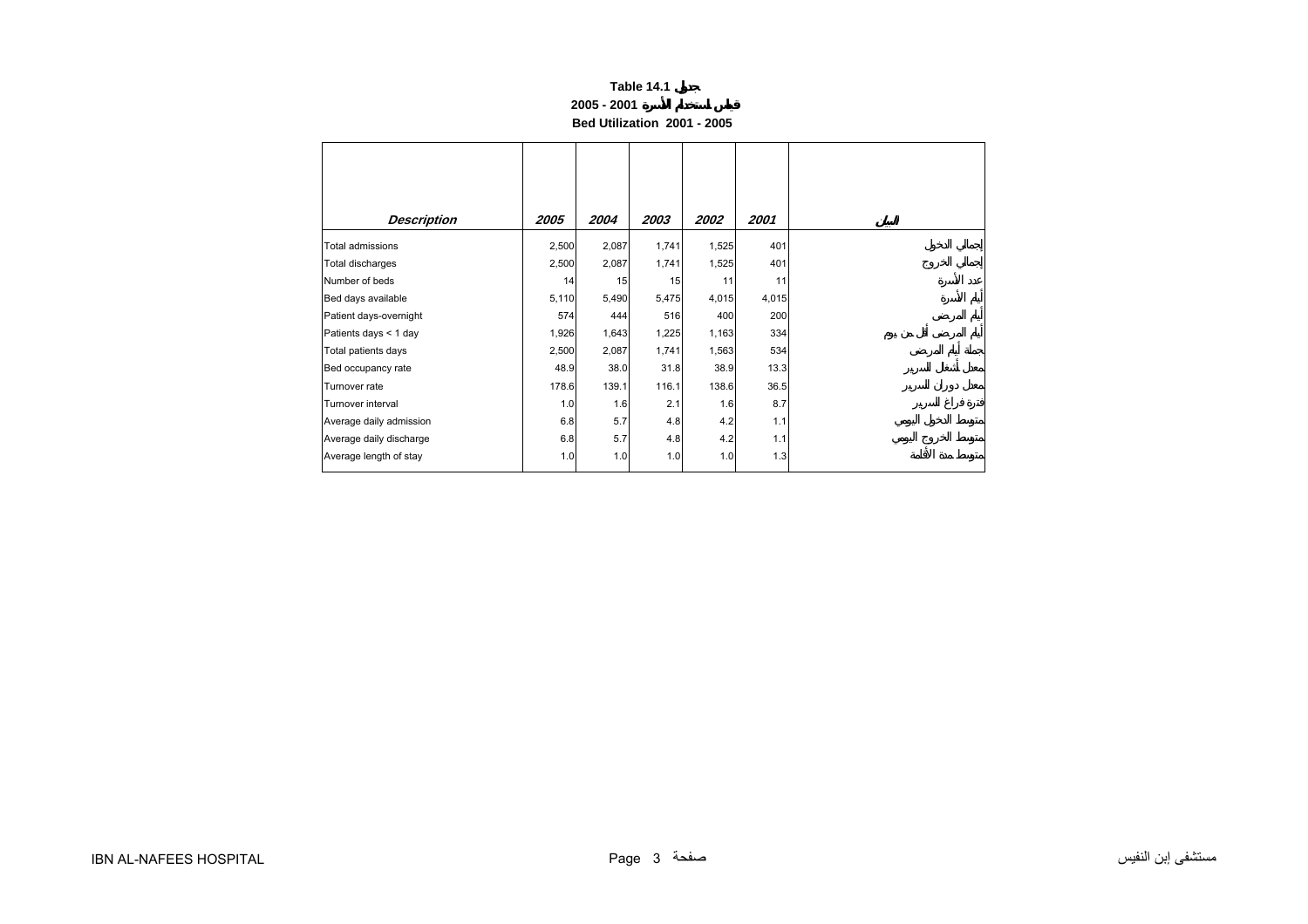## **2005**

**Out-Patient Visits by Department 2005** 

<span id="page-2-0"></span>

|                                   | <b>Total</b> |        |             | Non-Bahraini |        |                         | <b>Bahraini</b> |        |             |  |         |  |
|-----------------------------------|--------------|--------|-------------|--------------|--------|-------------------------|-----------------|--------|-------------|--|---------|--|
|                                   |              |        |             |              |        |                         |                 |        |             |  |         |  |
|                                   |              |        |             |              |        |                         |                 |        |             |  |         |  |
| <b>Department</b>                 | Total        | Female | <b>Male</b> | <b>Total</b> | Female | <b>Male</b>             | <b>Total</b>    | Female | <b>Male</b> |  |         |  |
| <b>Hospital Clinics</b>           |              |        |             |              |        |                         |                 |        |             |  |         |  |
| <b>General Practice</b>           | 7,931        | 4,635  | 3,296       | 2,372        | 1,322  | 1,050                   | 5,559           | 3,313  | 2,246       |  |         |  |
| Orthopedics                       | 781          | 385    | 396         | 175          | 85     | 90                      | 606             | 300    | 306         |  |         |  |
| Obstetrics & Gynecology           | 4,856        | 4,838  | 18          | 1,637        | 1,635  | $\overline{\mathbf{c}}$ | 3,219           | 3,203  | 16          |  |         |  |
| Paediatrics                       | 816          | 392    | 424         | 278          | 127    | 151                     | 538             | 265    | 273         |  |         |  |
| Surgical                          | 1,255        | 605    | 650         | 348          | 146    | 202                     | 907             | 459    | 448         |  |         |  |
| Psychiatric                       | 1,708        | 655    | 1,053       | 524          | 183    | 341                     | 1,184           | 472    | 712         |  |         |  |
| <b>Psychological Services</b>     | 325          | 153    | 172         | 40           | 21     | 19                      | 285             | 132    | 153         |  |         |  |
| Dermatology                       | 2,476        | 1,671  | 805         | 622          | 401    | 221                     | 1,854           | 1,270  | 584         |  |         |  |
| Optometry                         | 258          | 125    | 133         | 118          | 54     | 64                      | 140             | 71     | 69          |  |         |  |
| Sub-Total                         | 20,406       | 13,459 | 6,947       | 6,114        | 3,974  | 2,140                   | 14,292          | 9,485  | 4,807       |  |         |  |
| Other Clinics *                   |              |        |             |              |        |                         |                 |        |             |  | $\star$ |  |
| Dental                            | 3,947        | 2,214  | 1,733       | 1,133        | 565    | 568                     | 2,814           | 1,649  | 1,165       |  |         |  |
| E.N.T.                            | 4,062        | 2,160  | 1,902       | 433          | 227    | 206                     | 3,629           | 1,933  | 1,696       |  |         |  |
| Ophthalmology                     | 4,061        | 2,092  | 1,969       | 1,129        | 493    | 636                     | 2,932           | 1,599  | 1,333       |  |         |  |
| Orthopedics                       | 2,164        | 1,183  | 981         | 265          | 132    | 133                     | 1,899           | 1,051  | 848         |  |         |  |
| Paediatrics                       | 3,401        | 1,518  | 1,883       | 268          | 128    | 140                     | 3,133           | 1,390  | 1,743       |  |         |  |
| Surgical                          | 1,644        | 804    | 840         | 164          | 84     | 80                      | 1,480           | 720    | 760         |  |         |  |
| Urology                           | 4,190        | 1,174  | 3,016       | 838          | 161    | 677                     | 3,352           | 1,013  | 2,339       |  |         |  |
| Neurology                         | 1,431        | 817    | 614         | 190          | 87     | 103                     | 1,241           | 730    | 511         |  |         |  |
| Nephrology                        | 3,137        | 1,640  | 1,497       | 312          | 147    | 165                     | 2,825           | 1,493  | 1,332       |  |         |  |
| Plastic Surgery                   | 472          | 325    | 147         | 131          | 100    | 31                      | 341             | 225    | 116         |  |         |  |
| Cardiology                        | 1,483        | 792    | 691         | 147          | 64     | 83                      | 1,336           | 728    | 608         |  |         |  |
| Invitro Fertilization (I.V.F.)    | 4,110        | 3,850  | 260         | 731          | 672    | 59                      | 3,379           | 3,178  | 201         |  |         |  |
| Chest                             | 3,471        | 2,008  | 1,463       | 381          | 229    | 152                     | 3,090           | 1,779  | 1,311       |  |         |  |
| Sub-Total                         | 37,573       | 20,577 | 16,996      | 6,122        | 3,089  | 3,033                   | 31,451          | 17,488 | 13,963      |  |         |  |
| <b>Others</b>                     |              |        |             |              |        |                         |                 |        |             |  |         |  |
| Acupuncture                       | 449          | 280    | 169         | 79           | 70     | 9                       | 370             | 210    | 160         |  |         |  |
| Physical Medicine (Physiotherapy) | 4,547        | 2,434  | 2,113       | 705          | 311    | 394                     | 3,842           | 2,123  | 1,719       |  |         |  |
| Sub-Total                         | 4,996        | 2,714  | 2,282       | 784          | 381    | 403                     | 4,212           | 2,333  | 1,879       |  |         |  |
|                                   |              |        |             |              |        |                         |                 |        |             |  |         |  |

 *and their service details are included in private clinics.* .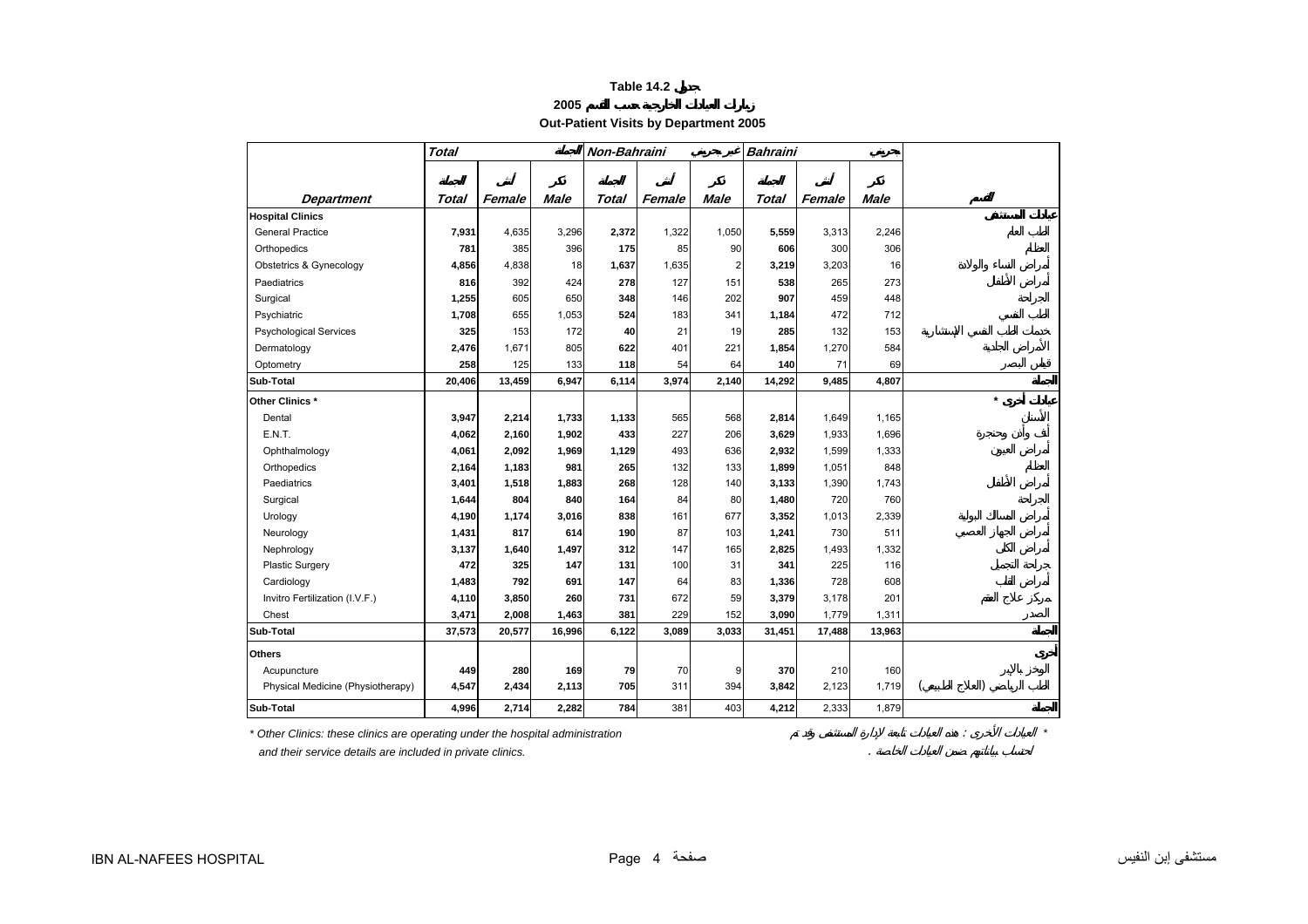<span id="page-3-0"></span>

|                                        | <b>Total</b>    |        |             | الجملة Non-Bahraini |        |             | Bahraini غير بحريني |        | بعرينى      |
|----------------------------------------|-----------------|--------|-------------|---------------------|--------|-------------|---------------------|--------|-------------|
|                                        | الجملة          | أنثسى  | نكر         | الجملة              | أننسى  | نكر         | الجملة              | أنشى   | نكر         |
| Category                               | Total           | Female | <b>Male</b> | <b>Total</b>        | Female | <b>Male</b> | <b>Total</b>        | Female | <b>Male</b> |
| Physicians                             | 14 <sub>1</sub> |        |             | 13                  | 6      |             |                     |        |             |
| Nurses*                                | 29              | 29     |             | 28                  | 28     |             |                     |        |             |
| <b>Practical Nurses</b>                |                 | 2      |             |                     |        |             |                     |        |             |
| Laboratory Technologists & Technicians |                 |        |             |                     |        |             |                     |        |             |
| Radiographers and Technicians          |                 |        |             |                     |        |             |                     |        |             |
| Physiotherapists, Occupational         |                 |        |             |                     |        |             |                     |        |             |
| Therapists and Technicians             |                 |        |             |                     |        |             |                     |        |             |
| Electro Cardiogram technician          |                 |        |             |                     |        |             |                     |        |             |

## **Medical and Allied Health Manpower by Category, Nationality and Sex 2005**

*\* Nurses excluding practical nurses and other grades below staff nurse .* . : *\**

**2005**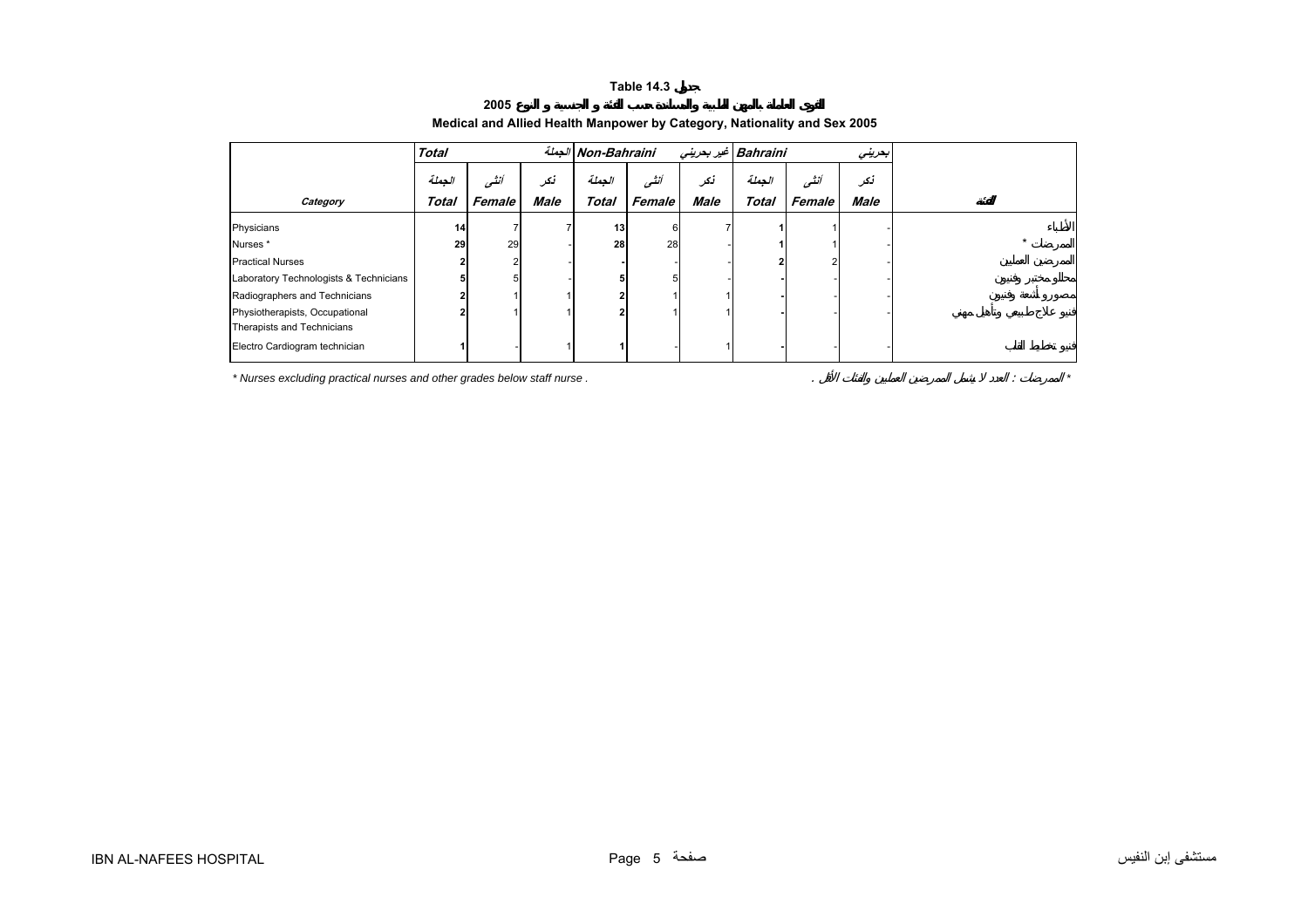# **2005Births by Nationality and Type of Delivery 2005**

<span id="page-4-0"></span>

|                              |                         |               |                   | <b>Live Births</b>   |               |                      |                |  |
|------------------------------|-------------------------|---------------|-------------------|----------------------|---------------|----------------------|----------------|--|
| <b>Births</b>                |                         |               |                   | <b>Premature</b>     |               | <b>Full Term</b>     |                |  |
|                              |                         |               |                   |                      |               |                      |                |  |
| Nationality / type           | <b>Total</b>            | <b>Still</b>  | <b>Total Live</b> | <b>Congenital</b>    | <b>Normal</b> | Congenital           | <b>Normal</b>  |  |
| of delivery                  | <b>Births</b>           | <b>Births</b> | <b>Births</b>     | <b>Abnormalities</b> |               | <b>Abnormalities</b> |                |  |
| <b>Bahraini</b>              |                         |               |                   |                      |               |                      |                |  |
| Normal Delivery              |                         |               |                   |                      |               |                      |                |  |
| Vertex                       | 18                      |               | 18                |                      |               |                      | 18             |  |
| Breech                       |                         |               |                   |                      |               |                      |                |  |
|                              |                         |               |                   |                      |               |                      |                |  |
| <b>Assisted Delivery</b>     |                         |               |                   |                      |               |                      |                |  |
| Vacuum                       | 12                      |               | 12                |                      |               |                      | 12             |  |
| Forceps<br>Caesarian section | 37                      |               | 37                |                      |               |                      | 37             |  |
|                              |                         |               |                   |                      |               |                      |                |  |
| <b>Total Bahraini</b>        | 67                      |               | 67                |                      |               |                      | 67             |  |
| Non-Bahraini                 |                         |               |                   |                      |               |                      |                |  |
| Normal Delivery              |                         |               |                   |                      |               |                      |                |  |
| Vertex                       | $\overline{\mathbf{2}}$ |               | 2                 |                      |               |                      | $\overline{2}$ |  |
| <b>Breech</b>                | 1                       |               |                   |                      |               |                      |                |  |
|                              |                         |               |                   |                      |               |                      |                |  |
| <b>Assisted Delivery</b>     |                         |               |                   |                      |               |                      |                |  |
| Vacuum                       | $\overline{\mathbf{2}}$ |               | 2                 |                      |               |                      | 2              |  |
| Forceps<br>Caesarian section | 18                      |               | 18                |                      |               |                      |                |  |
|                              |                         |               |                   |                      |               |                      | 18             |  |
| <b>Total Non-Bahraini</b>    | 23                      |               | 23                |                      |               |                      | 23             |  |
| <b>Total</b>                 | 90                      |               | 90                |                      |               |                      | 90             |  |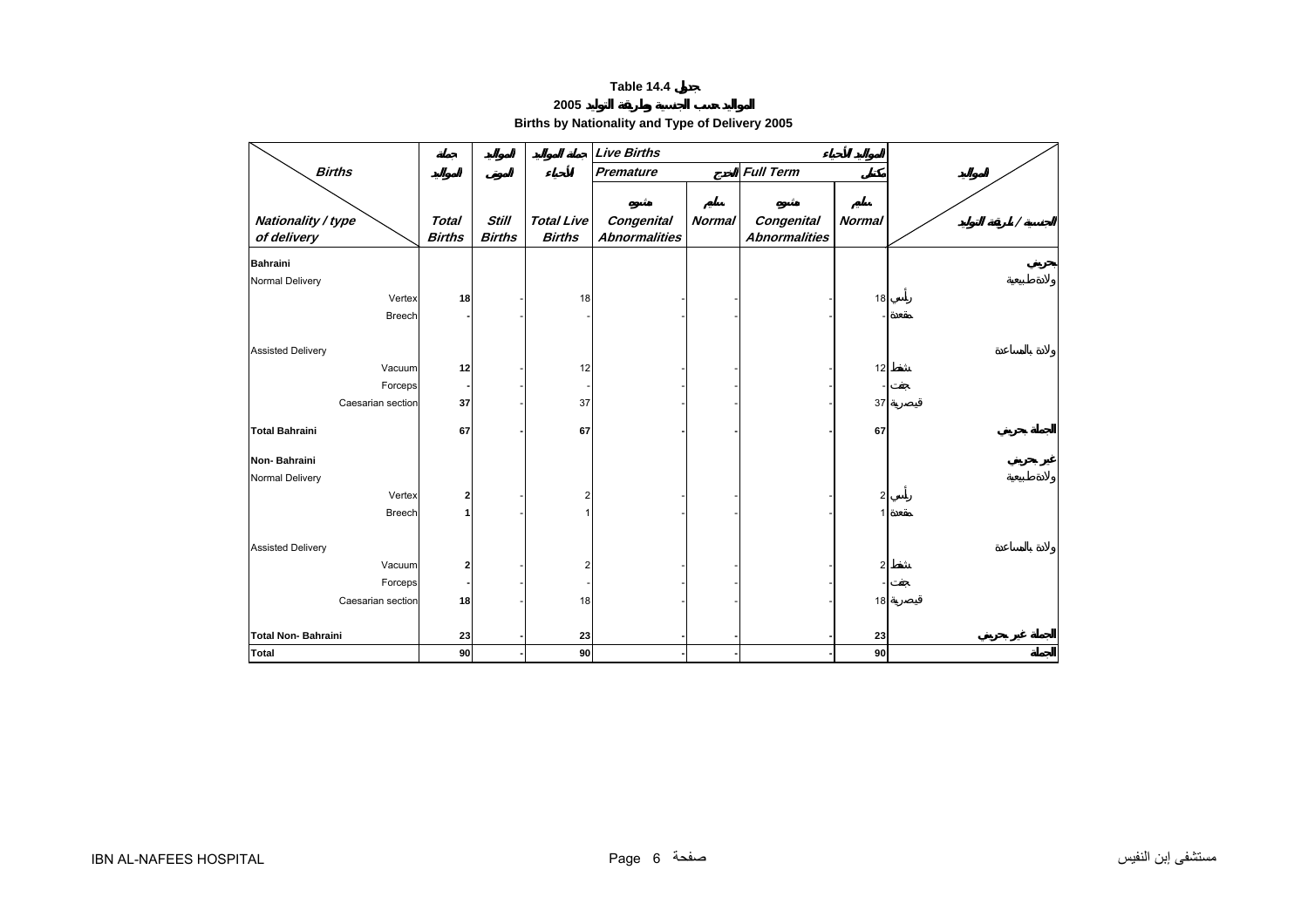# **2005**

<span id="page-5-0"></span>

|                        | <b>Procedure Type</b> |       |       |
|------------------------|-----------------------|-------|-------|
| <b>Department</b>      | Total                 | Minor | Major |
| General Surgery        | 302                   | 256   | 46    |
| Orthopedics & Fracture | 29                    | 16    | 13    |
| Urology                | 260                   | 188   | 72    |
| <b>Plastic Surgery</b> | 15                    | 2     | 13    |
| Paediatrics            |                       |       |       |
| Ear, Nose & Throat     | 43                    | 42    |       |
| Opthalmology           | 465                   | 210   | 255   |
| Gynecology             | 211                   | 166   | 45    |
| Obstetrics             | 55                    |       | 54    |
| Dental                 | 9                     | 9     |       |
| Endoscopy              | 403                   | 403   |       |
| <b>Total</b>           | 1,792                 | 1,293 | 499   |

## **Major and Minor Operations 2005**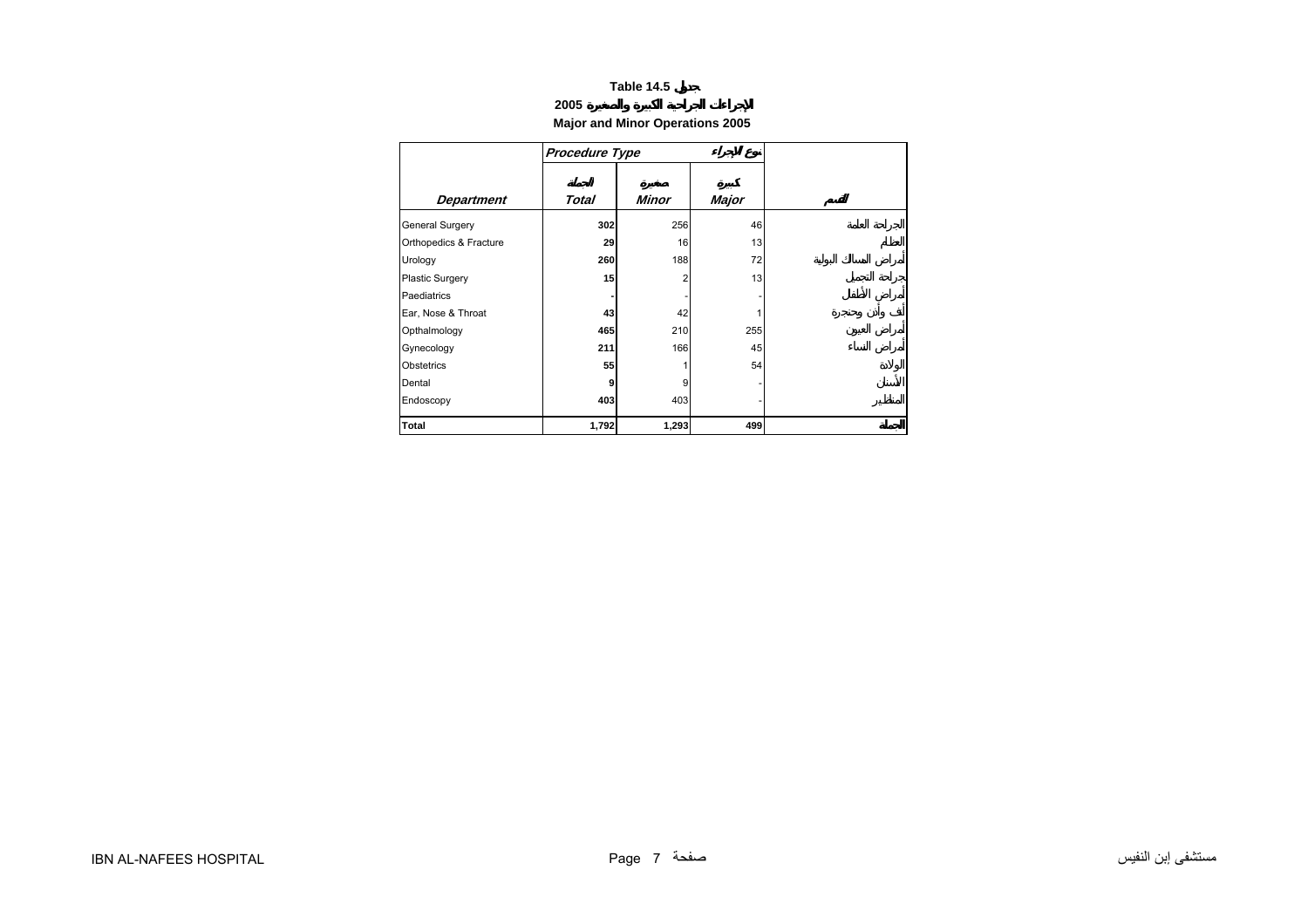**2005**

| zuuj                                                            |  |
|-----------------------------------------------------------------|--|
| Immunization by Type of Vaccine, Age Group and Nationality 2005 |  |

<span id="page-6-0"></span>

|              | <b>Total</b>   |                   |              | $2 - 5$ years |                   |           | $1 - 2$ years |                   |              | Below 1 year      |           |                            |                 |  |
|--------------|----------------|-------------------|--------------|---------------|-------------------|-----------|---------------|-------------------|--------------|-------------------|-----------|----------------------------|-----------------|--|
|              |                |                   |              |               |                   |           |               |                   |              |                   |           |                            |                 |  |
|              | Non-           |                   |              | Non-          |                   |           | Non-          |                   |              | Non-              |           |                            | Type of vaccine |  |
| <b>Total</b> |                | Bahraini Bahraini | <b>Total</b> |               | Bahraini Bahraini | Total     |               | Bahraini Bahraini | <b>Total</b> | Bahraini Bahraini |           |                            |                 |  |
|              |                |                   |              |               |                   |           |               |                   |              |                   |           | <b>Hepatitis B/DPT/HIB</b> | 1()             |  |
|              |                |                   |              |               |                   |           |               |                   |              |                   |           |                            | ( )             |  |
| 17           | 5 <sub>l</sub> | 12                |              |               |                   |           |               |                   | 14           | 5                 | 9         | Dose 1                     |                 |  |
| 30           | 14             | 16                |              |               |                   |           |               |                   | 24           | 10                | 14        | Dose 2                     |                 |  |
| 30           | 16             | 14                |              | 2             |                   |           |               |                   | 19           | 9                 | 10        | Dose 3                     |                 |  |
|              |                |                   |              |               |                   |           |               |                   | <b>NA</b>    | <b>NA</b>         | <b>NA</b> | Booster 1 dose             |                 |  |
|              |                |                   |              |               |                   |           |               |                   | <b>NA</b>    | <b>NA</b>         | <b>NA</b> | Booster 2 dose             |                 |  |
|              |                |                   |              |               |                   |           |               |                   |              |                   |           |                            |                 |  |
|              |                |                   |              |               |                   |           |               |                   |              |                   |           | <b>Poliomyelitis</b>       |                 |  |
| 20           | 5              | 15                |              |               |                   |           |               |                   | 20           | 5                 | 15        | Dose 1                     |                 |  |
| 29           | 12             | 17                |              |               |                   |           |               |                   | 26           | 12                | 14        | Dose 2                     |                 |  |
| 40           | 19             | 21                |              | 2             |                   |           |               |                   | 31           | 12                | 19        | Dose 3                     |                 |  |
| 9            | 6              | 3                 |              |               |                   |           |               |                   | <b>NA</b>    | <b>NA</b>         | <b>NA</b> | Booster 1 dose             |                 |  |
| 2            |                |                   |              |               |                   |           |               |                   | <b>NA</b>    | <b>NA</b>         | <b>NA</b> | Booster 2 dose             |                 |  |
|              |                |                   |              |               |                   |           |               |                   |              |                   |           |                            |                 |  |
|              |                |                   |              |               |                   |           |               |                   |              |                   |           | Mumps, Measles, Rubella    |                 |  |
|              |                |                   |              |               |                   |           |               |                   | <b>NA</b>    | <b>NA</b>         | <b>NA</b> | Dose 1                     |                 |  |
|              |                |                   |              |               |                   | <b>NA</b> | <b>NA</b>     | <b>NA</b>         | <b>NA</b>    | <b>NA</b>         | <b>NA</b> | Dose 2                     |                 |  |